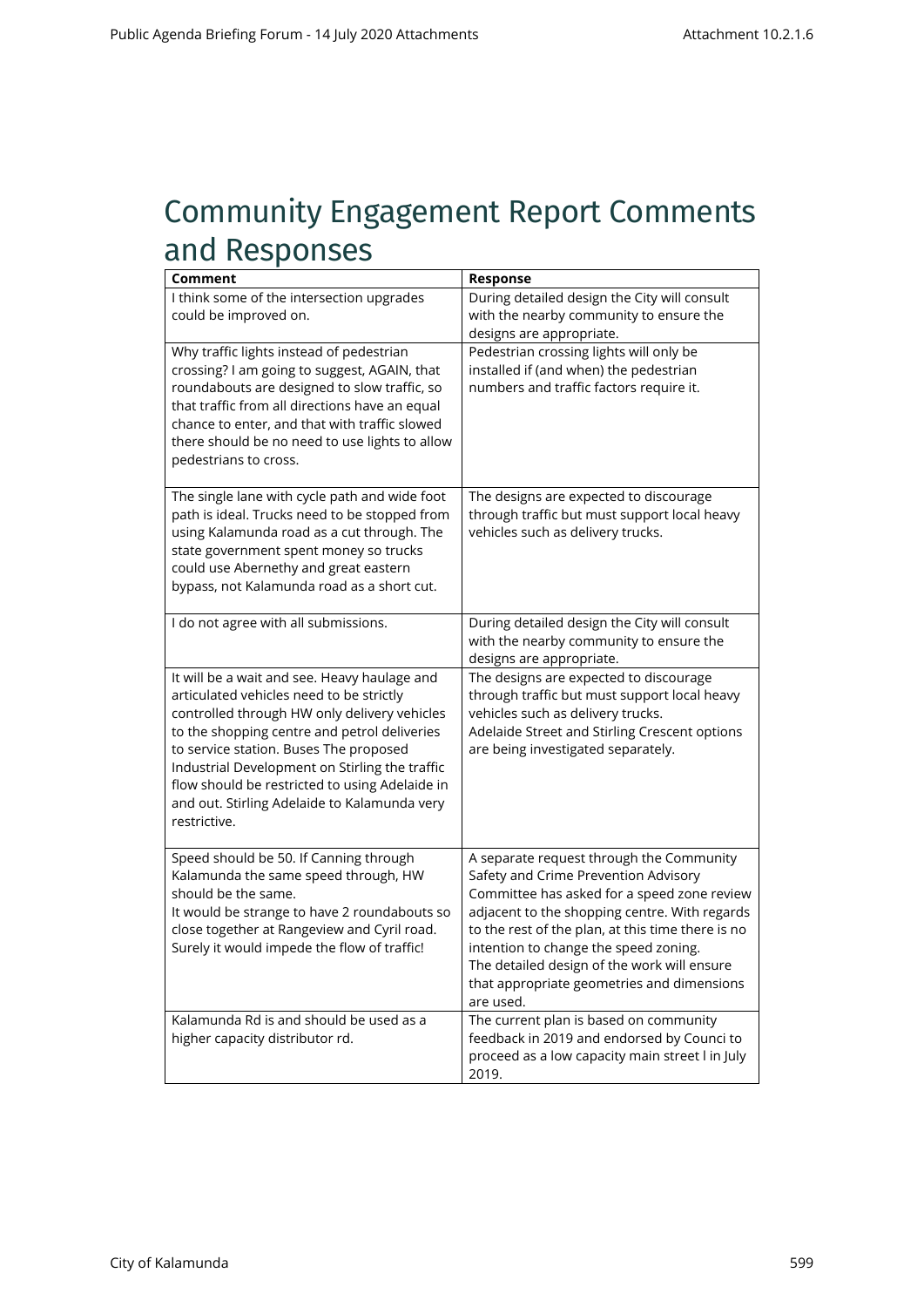| Too many roundabouts along Kalamunda<br>road. The existing one at Newburn was poorly<br>designed and drivers regularly encounter<br>issues. Many drivers STILL don't know how to<br>navigate them. Truck drivers mostly mount<br>them as the design is too tight for them.<br>There will still be plenty of trucks using<br>Kalamunda Road due to the industrial estates<br>at Stirling Cr and Adelaide Streets. It'll become<br>more troublesome with roundabouts.  | Roundabouts are considered to be an<br>effective traffic calming treatment that<br>improve road safety while enabling efficient<br>traffic flow at intersections.<br>Some roundabouts are designed with an<br>inner "annulus" that is for trucks and other<br>large vehicles to drive over.<br>Adelaide Street and Stirling Crescent options<br>are being investigated separately. |
|----------------------------------------------------------------------------------------------------------------------------------------------------------------------------------------------------------------------------------------------------------------------------------------------------------------------------------------------------------------------------------------------------------------------------------------------------------------------|------------------------------------------------------------------------------------------------------------------------------------------------------------------------------------------------------------------------------------------------------------------------------------------------------------------------------------------------------------------------------------|
| Upset about travelling northbound.                                                                                                                                                                                                                                                                                                                                                                                                                                   | Noted.                                                                                                                                                                                                                                                                                                                                                                             |
| I believe that the trucks that use Kalamunda<br>Rd are the reason the road is in such a bad<br>state. As it is well known that roundabouts<br>detour speeding & also excessive truck usage,<br>Kalamunda Rd, I believe, needs a roundabout<br>at both ends, Stirling and also Range view to<br>make an impact of road uses.                                                                                                                                          | The road itself is not in poor condition.<br>Noted support of the roundabouts.                                                                                                                                                                                                                                                                                                     |
| Why close Fernan? I am waiting for the day<br>there is an accident at Stirling Crescent and<br>Wittenoon Roads, these 2 intersections need<br>a roundabout more urgently than Fernan<br>Road, Cyril Road and the all the tree scraping.<br>The roundabout at Range Court and<br>Hawkevale Road is a long time coming. Range<br>View Road should be a left hand turn only.                                                                                            | As the project planning proceeds to detailed<br>design, there will be specific consultation with<br>the community regarding the Fernan Road<br>closure and the Hawkevale-Rangeview-Range<br>intersection proposal.                                                                                                                                                                 |
| Kalamunda Road is a main thoroughfare & in<br>approx 1.5 km between Roe Highway &<br>Stirling Crescent you plan to introduce a<br>further 3 roundabouts (in addition to the one<br>already at Newburn Rd/Kalamunda Rd) & a<br>pedestrian crossing.                                                                                                                                                                                                                   | The current plan is based on community<br>feedback in 2019 and endorsed by Counci to<br>proceed as a low capacity main street I in July<br>2019.                                                                                                                                                                                                                                   |
| Based on the size of the road at present they<br>will be relatively small in size and all they will<br>do is create bottle necks where drivers are<br>required to stop-wait-start, have to deal<br>with/give way to traffic from multiple<br>directions, and/or take unnecessary risks to<br>get on to the roundabout which may or may<br>not be due to their or other driver's<br>frustrations. So how is this going to ease<br>congestion or improve traffic flow? | As the project planning proceeds to detailed<br>design, there will be specific consultation with<br>the community regarding the intersection<br>designs.<br>The intention is to design full sized<br>roundabouts.                                                                                                                                                                  |
| No need for a), b) or e). No need from 2025<br>for b. No need from 2035 for b) as you guys                                                                                                                                                                                                                                                                                                                                                                           | The latter comment is in relation to Range<br>Court. According to aerial images, this was                                                                                                                                                                                                                                                                                          |